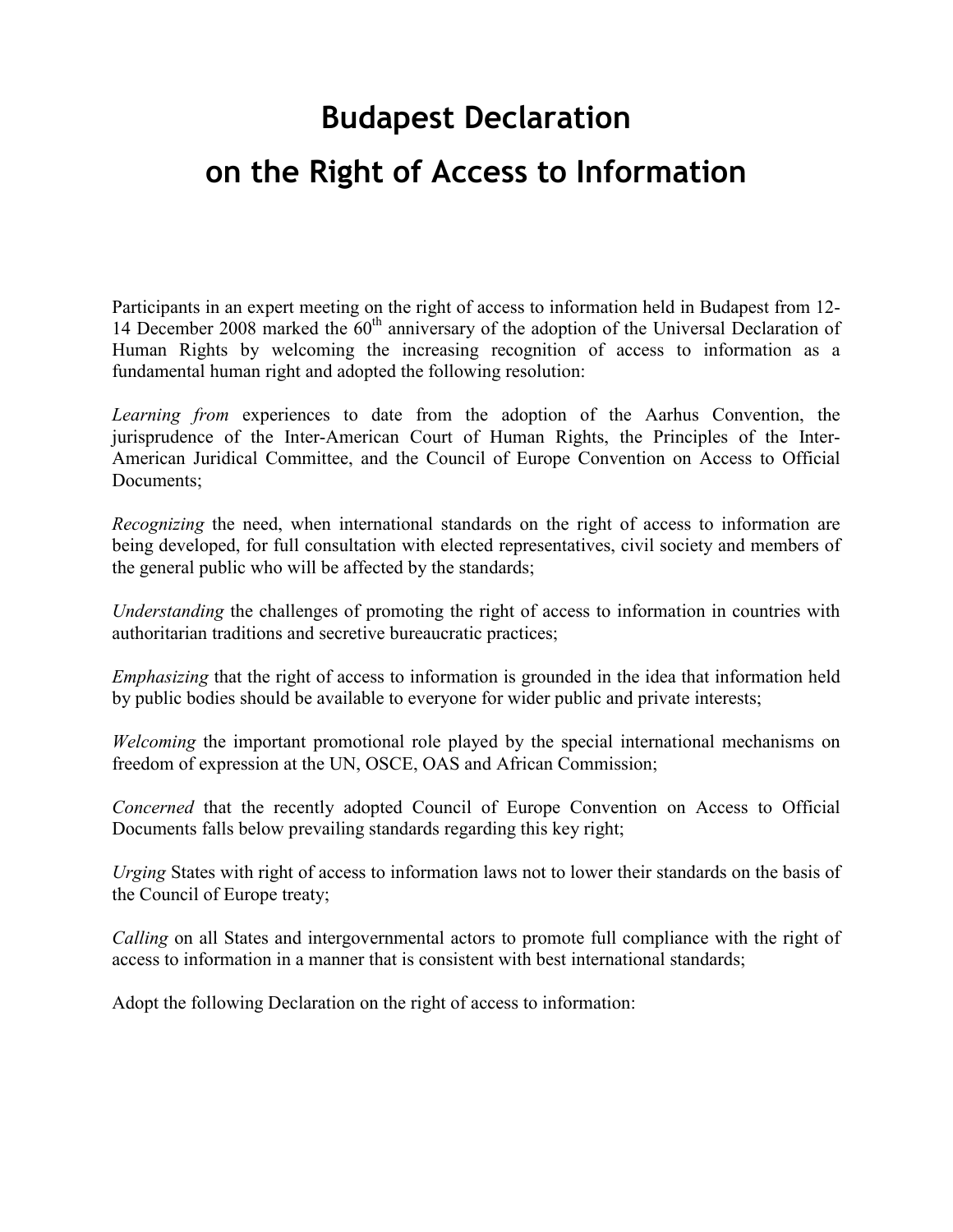## **Lessons from promoting standards**

Following an evaluation of the process of developing standards to date, we identified a number of considerations that should underpin future action, including the need to:

- Build a political context in which there is a strong demand for and acceptance of access to information as a fundamental right;
- Identify and engage with countries that are ready to take a lead in promoting high standards;
- Build global consensus that access to information is a fundamental human right;
- Build wider collaborative networks between key actors working in different geographic regions and thematic sectors, such as the environmental movement, on the right of access to information;
- Root promotional activities on the right of access to information in issues of concern to local populations;
- Promote the positive role of access to information in relation to current challenges such as climate change, the 'war on terror', corruption and the financial crisis.

## **Strategic Approaches**

Given the growing recognition that the right of access to information is a fundamental human right, more effort needs to be put into considering the legal and practical implications of this, for example in terms of the scope of the right, the regime of exceptions, how the right may be exercised by non-citizens, access in different languages, timelines and the right of appeal.

There is a need to continue to work to further expand the body of rules guaranteeing the right of access to information, including in all regions of the world, with a view to ensuring that everyone has the opportunity to exercise fully this right.

This body of rules should bind not only States but also inter-governmental organizations and other bodies undertaking public functions.

There is also a need to make better use of the growing body of binding rules, including international treaties and jurisprudence, to implement access to information in practice.

Effective systems for monitoring implementation of the right of access to information should be put in place at all levels.

There is a need to promote more international dialogue with a view to fostering best practices on the right of access to information, including by promoting an enabling culture of transparency.

## **Current Standards Issues**

More comparative research and standard-setting is needed, particularly on:

• systems to promote proper application of the public interest test to information relating to national security issues so as to ensure appropriate levels of access;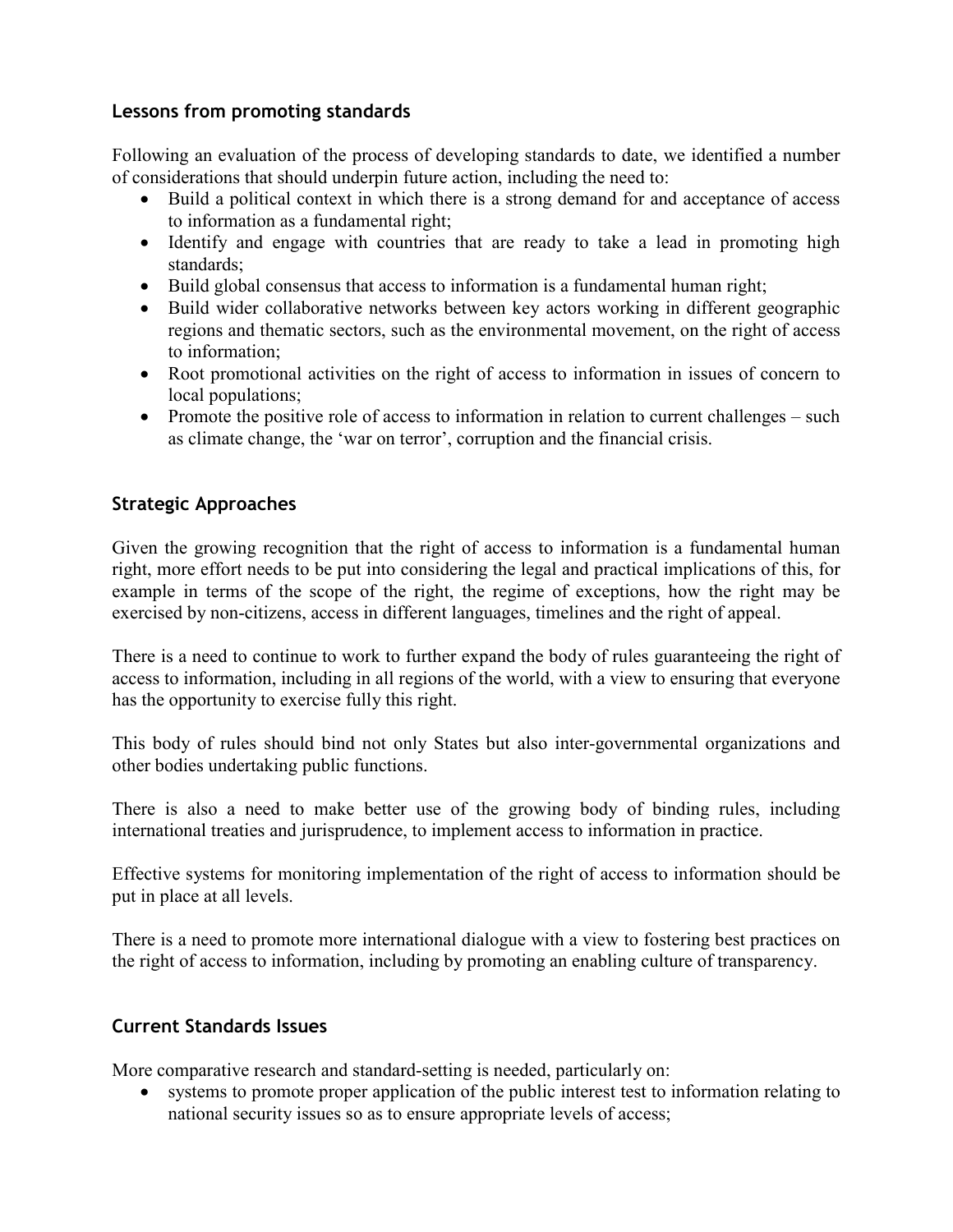- application of the right to know to political parties and elected representatives;
- the extent of private bodies' obligation to provide access to information;
- accessing information from private bodies that hold it on behalf of public authorities or which have a legal obligation to provide it to public bodies;
- how the design of databases and the application of new information and communications technologies can facilitate access to information; and
- the obligation to create records that relate to the core functioning of public bodies, including data on compliance with their access to information obligations.

Effective measures should be put in place to promote compliance with timelines in right of access to information legislation, which should themselves be clear, pre-established and short.

The right of access to information incorporates extensive proactive publication obligations, which are enabled by but are not limited to new technologies. Public bodies should aim to proactively disclose all information they hold that may be of interest to the public, subject to narrowly tailored legitimate exceptions, including through the allocation of adequate human and financial resources.

Every public body should be required to nominate an official(s) with responsibility for ensuring that it meets its access to information obligations.

A right of appeal to an independent body with the power to make binding orders to disclose information should be established for all bodies which fall under the obligation to provide access to information. This appeal mechanism should be accessible in all cases, including for more challenging cases such as in relation to courts and national security information. In applying the public interest test, all bodies which fall under the obligation to provide access to information, independent oversight bodies and the courts should begin with the strong presumption that the public interest is best served by open government.

We call on relevant actors, including governments, elected representatives, public officials, information commissioners, judges and other legal professionals, international officials and organizations, civil society, academics, the media and others to play an active part in implementing this Declaration.

*Signed by:* 

*\* participating experts: [to be put into alphabetical order]* 

- Alexander A. Abdo, Legal Fellow, American Civil Liberties Union Foundation\*
- Jaime Aparicio**,** President of the Inter-American Juridical Committee **\***
- Eduardo Bertoni, Former Special Rapporteur for Freedom of Expression, Inter-American Commission on Human Rights, Organization of American States
- Helen Darbishire, Executive Director, Access Info Europe
- Ádám Földes, Project Manager, Access Info Europe
- Miklos Haraszti, Representative on Freedom of the Media, Organization for Security and Cooperation in Europe (OSCE) \*